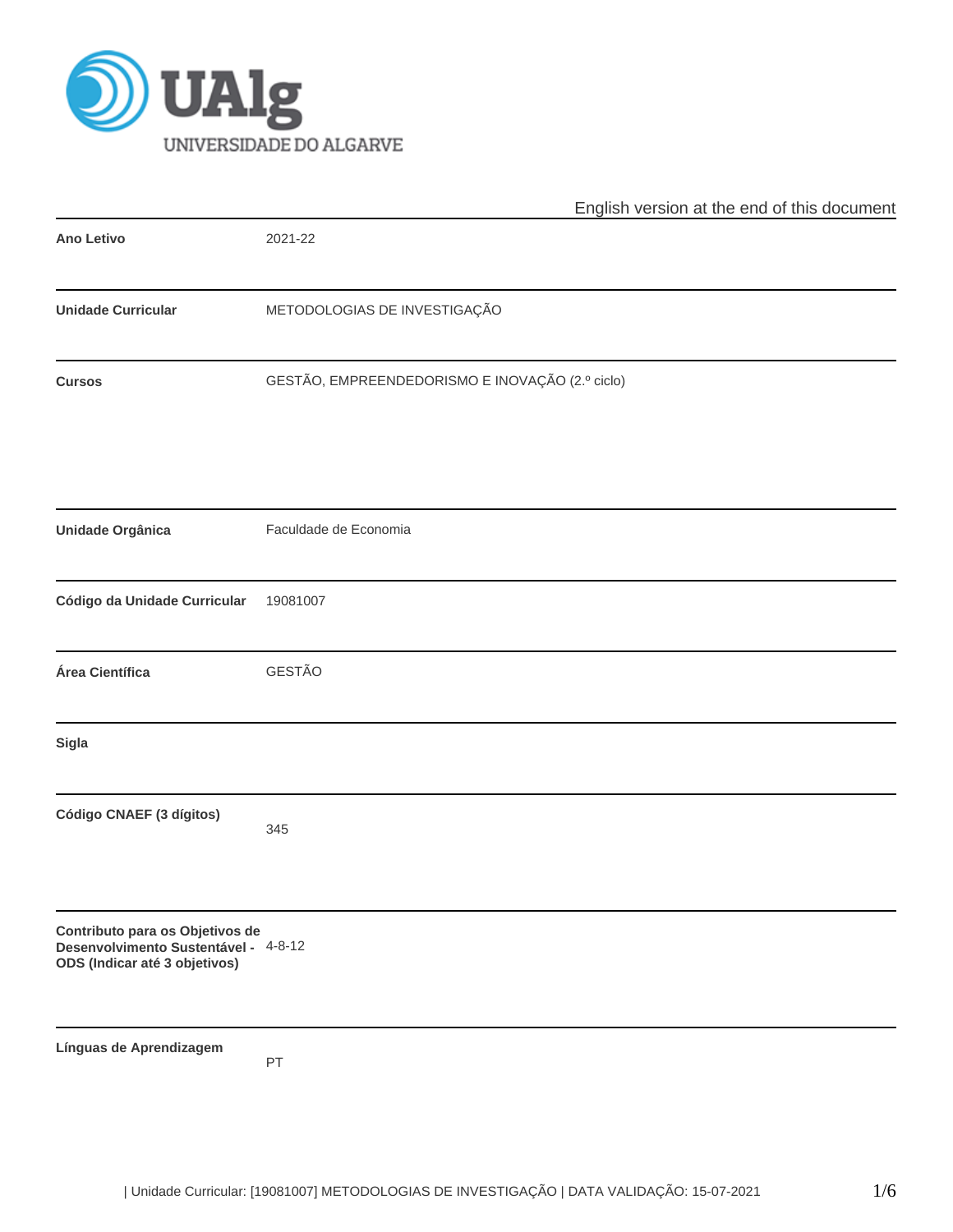

**Modalidade de ensino**

Presencial (e/ou à distância)

**Docente Responsável** José Manuel Sousa de São José

| <b>I DOCENTE</b>               | <b>TIPO DE AULA</b> | <b>TURMAS</b>   | <b>TOTAL HORAS DE CONTACTO (*)</b> |
|--------------------------------|---------------------|-----------------|------------------------------------|
| Dosé Manuel Sousa de São José  | ∩Τ∙ ΤΡ              | <b>TP1: OT1</b> | 6TP: 30                            |
| Adão de Jesus Goncalves Flores | OT: TP              | <b>TP1: OT1</b> | 12TP: 30                           |

\* Para turmas lecionadas conjuntamente, apenas é contabilizada a carga horária de uma delas.

| <b>ANO</b> | <b>PERIODO DE FUNCIONAMENTO*</b> | <b>HORAS DE CONTACTO</b> | <b>HORAS TOTAIS DE TRABALHO</b> | <b>ECTS</b> |
|------------|----------------------------------|--------------------------|---------------------------------|-------------|
|            | ⌒∩<br>ےت                         | 18TP; 9OT; 3O            | 168                             |             |

\* A-Anual;S-Semestral;Q-Quadrimestral;T-Trimestral

# **Precedências**

Sem precedências

## **Conhecimentos Prévios recomendados**

N.A.

## **Objetivos de aprendizagem (conhecimentos, aptidões e competências)**

Esta unidade curricular (UC) pretende desenvolver conhecimentos e competências essenciais, que são necessárias para a conceção de um projecto de trabalho final de Mestrado. Após a frequência e aprovação nesta unidade curricular, espera-se que os estudantes sejam capazes de: 1) Compreender os requisitos para a atribuição do grau de mestre; 2) Distinguir as diferentes formas de projecto de trabalho final de Mestrado; 3) Compreender os pontos que compõem as diferentes formas de projecto de trabalho final de Mestrado; 4) Identificar temas relevantes para projectos de trabalho final de Mestrado; 5) Realizar pesquisas de literatura em bases de dados electrónicas; 6) Avaliar a qualidade da literatura pesquisada; 7) Conceber um projecto de trabalho final de Mestrado.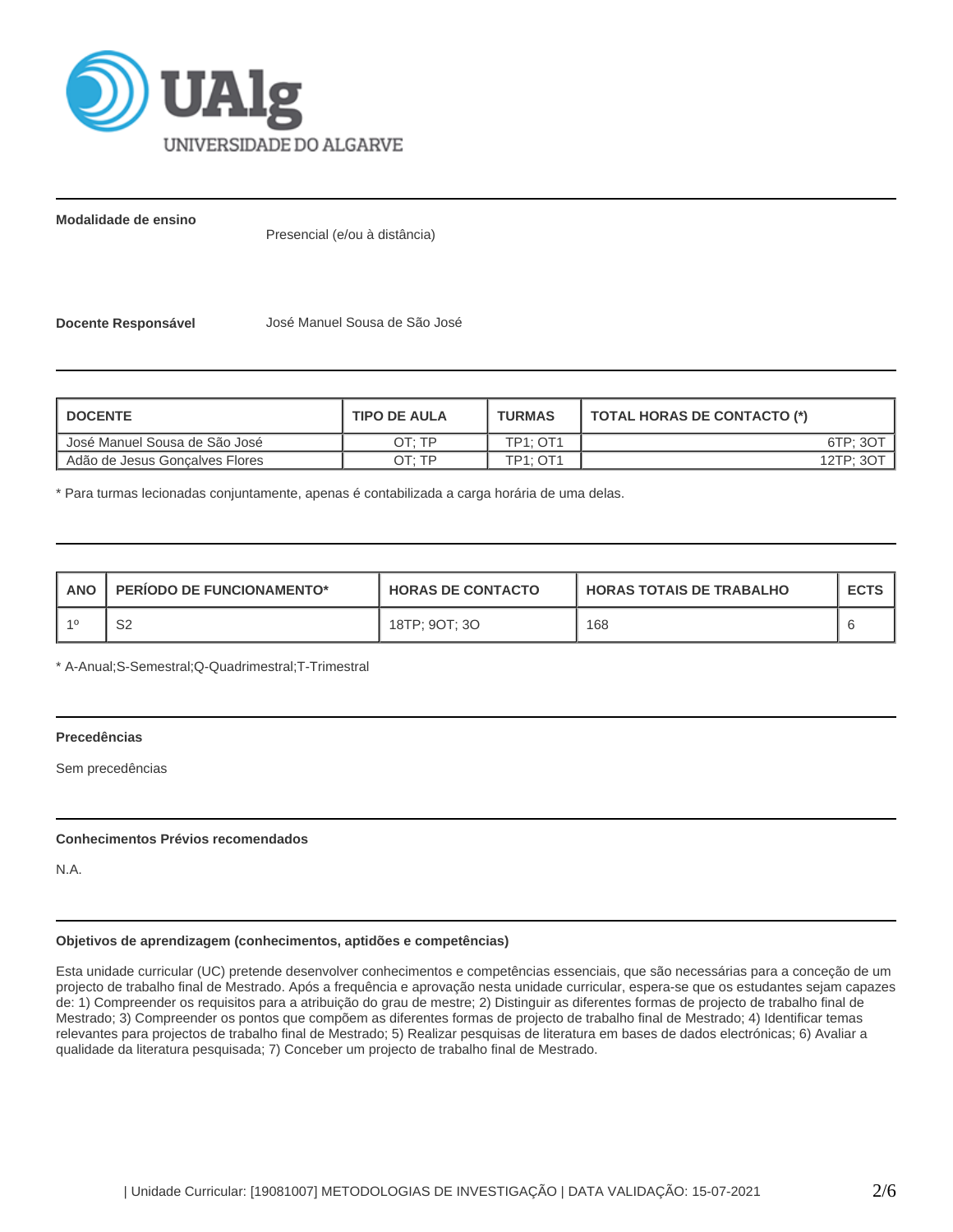

#### **Conteúdos programáticos**

- 1. Requisitos para a atribuição do grau de mestre.
- 2. Diferentes formas de projecto de trabalho final de Mestrado.
- 3. Componentes das diferentes formas de projecto de trabalho final de Mestrado.
- 4. Identificação de temas relevantes para projectos de trabalho final de Mestrado.
- 5. Pesquisa de literatura em bases de dados eletrónicas.
- 6. Avaliação da qualidade da literatura selecionada.

#### **Metodologias de ensino (avaliação incluída)**

A estratégia de ensino/aprendizagem combina uma abordagem expositiva, em que os docentes apresentam e discutem os conteúdos programáticos, com uma abordagem que convoca a participação dos estudantes, comumente designada por ¿aprendizagem ativa¿. Importa acrescentar a orientação tutorial, que se destina a acompanhar/orientar os estudantes no estudo e na realização dos trabalhos individuais, bem como a esclarecer dúvidas sobre os conteúdos abordados em sala de aula.

Faz-se uso de uma ampla gama de recursos de ensino-aprendizagem com o intuito de estimular a discussão e o interesse pelos conteúdos programáticos.

A avaliação dos estudantes é individual e incide sobre o projeto de trabalho final de Mestrado. Para a obtenção de aprovação na unidade curricular os estudantes devem obter, no mínimo, 9,5 valores. As normas para a redacção do projecto de trabalho final de Mestrado serão oportunamente disponibilizadas pela equipa docente.

## **Bibliografia principal**

Babbie, E. (2015) The Practice of Social Research (14th ed.), Belmont: Wadsworth Publishing.

Bryman, A. (2015) Social Research Methods (5th Edition), Oxford University Press.

Creswell, J.W. and Creswell, J. D. (2018) Research Design. Qualitative, Quantitative, and Mixed Methods Approaches, Los Angeles: Sage. Descombe, M. (2017) The Good Research Guide for small-scale social research projects (6th ed.), Berkshire: Open University Press. Quivy, R. e L.V. Campenhoudt (2008), Manual de Investigação em Ciências Sociais, Lisboa: Gradiva.

Saunders, M., Lewis, P. e A. Thornhill (2015) Research Methods for Business Students (7th ed.), Essex: Pearson.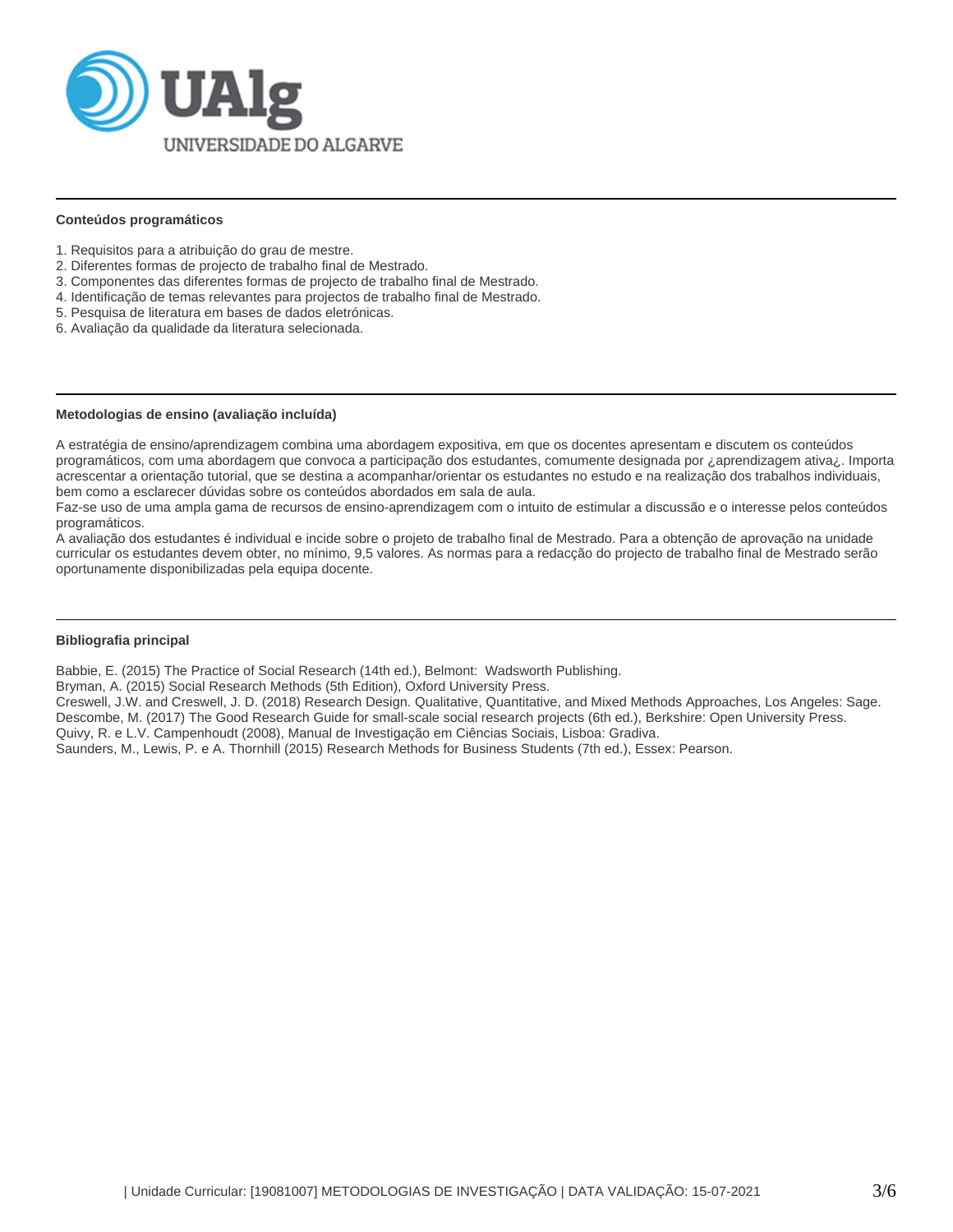

| <b>Academic Year</b>                                                                                   | 2021-22                                                  |
|--------------------------------------------------------------------------------------------------------|----------------------------------------------------------|
| <b>Course unit</b>                                                                                     | <b>RESEARCH METHODS</b>                                  |
| <b>Courses</b>                                                                                         | Common Branch                                            |
| <b>Faculty / School</b>                                                                                | THE FACULTY OF ECONOMICS                                 |
| <b>Main Scientific Area</b>                                                                            |                                                          |
| Acronym                                                                                                |                                                          |
| <b>CNAEF</b> code (3 digits)                                                                           | 345                                                      |
| <b>Contribution to Sustainable</b><br><b>Development Goals - SGD</b><br>(Designate up to 3 objectives) | $4 - 8 - 12$                                             |
| Language of instruction                                                                                | PT                                                       |
| <b>Teaching/Learning modality</b>                                                                      | Face-to-face in-site teaching (and/or distance learning) |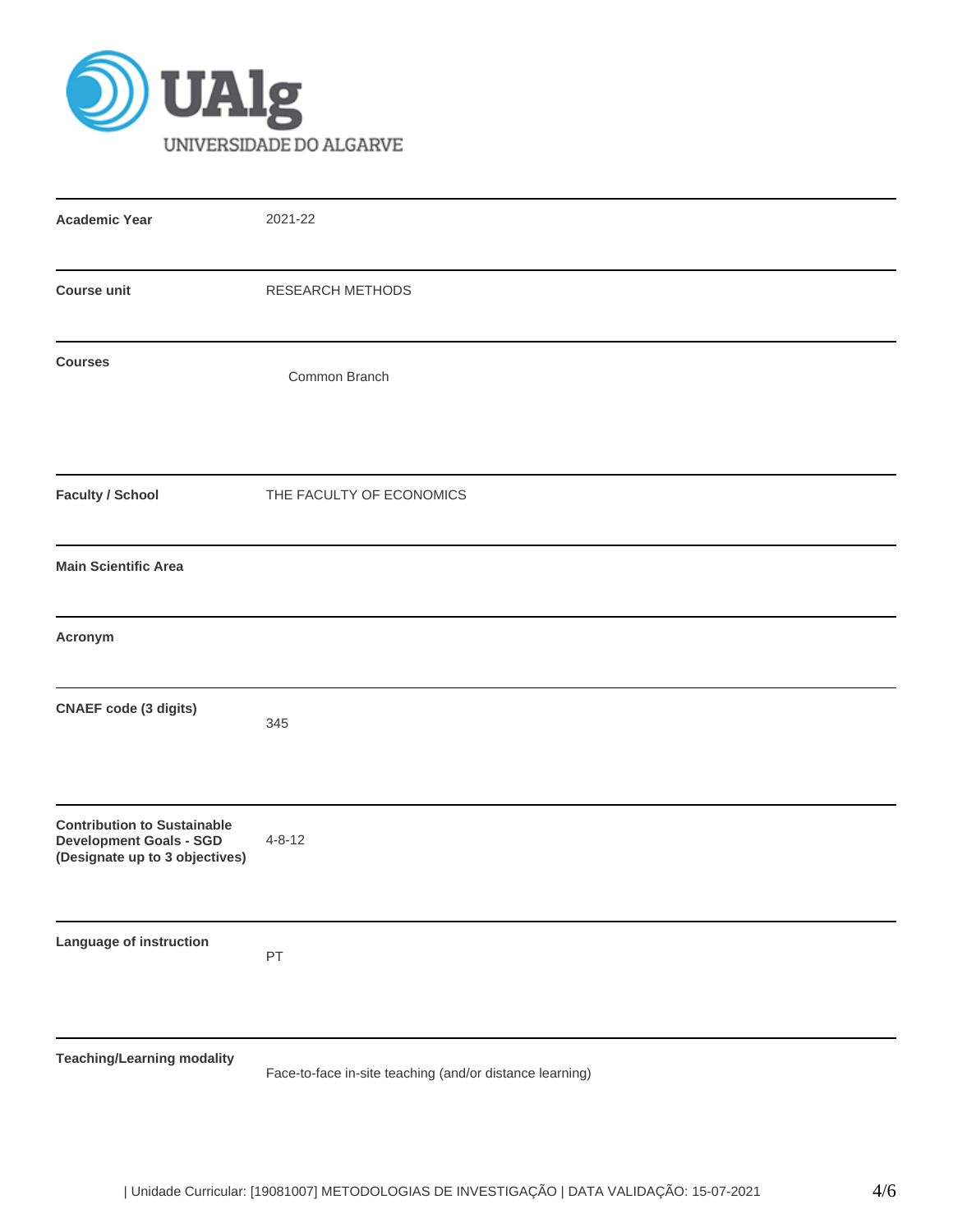

**Coordinating teacher** José Manuel Sousa de São José

| Teaching staff                  | Type   | <b>Classes</b>  | Hours (*) |
|---------------------------------|--------|-----------------|-----------|
| l José Manuel Sousa de São José | OT: TP | <b>TP1: OT1</b> | 6TP; 3OT  |
| Adão de Jesus Goncalves Flores  | OT: TP | <b>TP1: OT1</b> | 12TP; 3OT |

\* For classes taught jointly, it is only accounted the workload of one.

| Cont<br>hours | TD. |    | $\sim$ |   | -  |     |   | otal |
|---------------|-----|----|--------|---|----|-----|---|------|
|               |     | ШC | IІC    | Ш | ΠС | lls | ⋯ | 168  |

T - Theoretical; TP - Theoretical and practical ; PL - Practical and laboratorial; TC - Field Work; S - Seminar; E - Training; OT - Tutorial; O - Other

## **Pre-requisites**

no pre-requisites

## **Prior knowledge and skills**

N.A.

## **The students intended learning outcomes (knowledge, skills and competences)**

This curricular unit (CU) focuses on essential knowledge and skills, which are needed for the design of a Master project (the project corresponding to the final report). Upon completion of this UC, students are expected to be able to: 1) To understand the criteria for attributing the grade of master; 2) To distinguish the different modalities of a Master project; 3) To understand the elements included in the different modalities of a Master project; 4) To recognize relevant themes for a Master project; 5) To undertake literature searches in electronic data bases; 6) To assess the quality of searched literature; 7) To design a Master project.

#### **Syllabus**

- 1. Criteria for attributing the grade of master.
- 2. Different modalities of a Master project.
- 3. Components of each modality of a Master project.
- 4. Relevant themes for a Master project.
- 5. Searching relevant literature in eletronic data bases.
- 6. Assessing the quality of the searched literature.